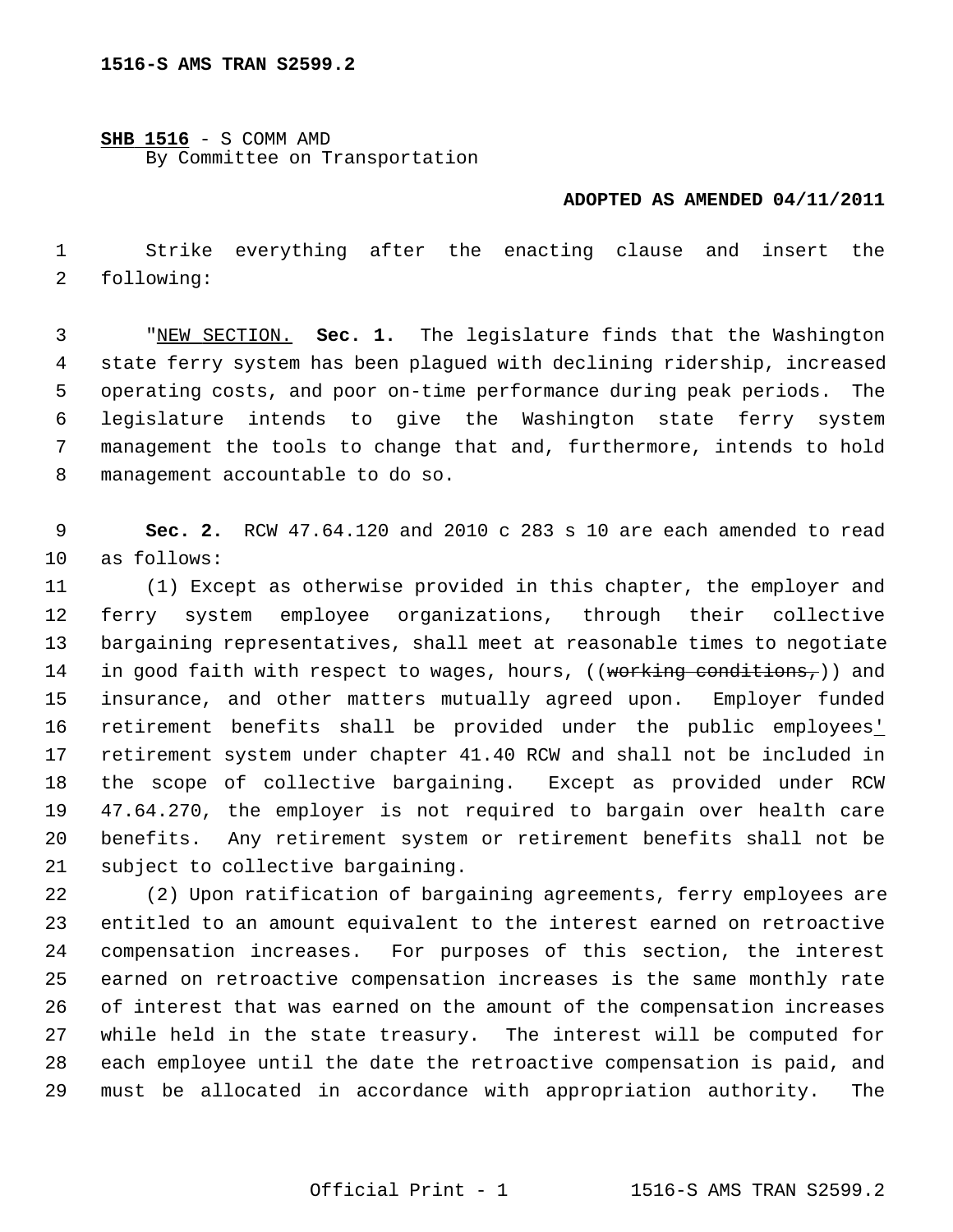1 interest earned on retroactive compensation is not considered part of 2 the ongoing compensation obligation of the state and is not 3 compensation earnable for the purposes of chapter 41.40 RCW. 4 Negotiations shall also include grievance procedures for resolving any 5 questions arising under the agreement, which shall be embodied in a 6 written agreement and signed by the parties.

 7 (3) The employer shall make decisions regarding working conditions to best suit the operational needs of the state and may not bargain its own decision or the effects of a decision for any working condition other than shift bidding, scheduling leave time, and grievance procedures, provided that the grievance procedures do not expand the scope of grievances beyond the interpretation and application of terms 13 permissible under this chapter. The employer shall not bargain over rights of management which, in addition to all powers, duties, and rights established by constitutional provision or statute, must include, but not be limited to, the following:

- 17 (a) Assigning employees to work stations, vessels, or terminals;
- 18 (b) Directing promotions;
- 19 (c) Directing who will be laid off in the event of a layoff action, 20 bumping rights, or layoff options;
- 21 (d) Directing staffing levels;
- 22 (e) Providing for training; and
- 23 (f) Directing the use of part-time shifts.

 (4) A collective bargaining agreement may not contain any provision that extends the term of an existing collective bargaining agreement or applicability of items incompatible with this section in an existing collective bargaining agreement.

28 (5) Except as otherwise provided in this chapter, if a conflict 29 exists between an executive order, administrative rule, or agency 30 policy relating to wages( $(\tau)$ ) or hours( $(\tau)$  and terms and conditions of 31 employment)) and a collective bargaining agreement negotiated under 32 this chapter, the collective bargaining agreement shall prevail. A 33 provision of a collective bargaining agreement that conflicts with the 34 terms of a statute is invalid and unenforceable.

35 NEW SECTION. **Sec. 3.** A new section is added to chapter 47.64 RCW 36 to read as follows:

37 (1) Effective July 1, 2012, all captains of Washington state ferry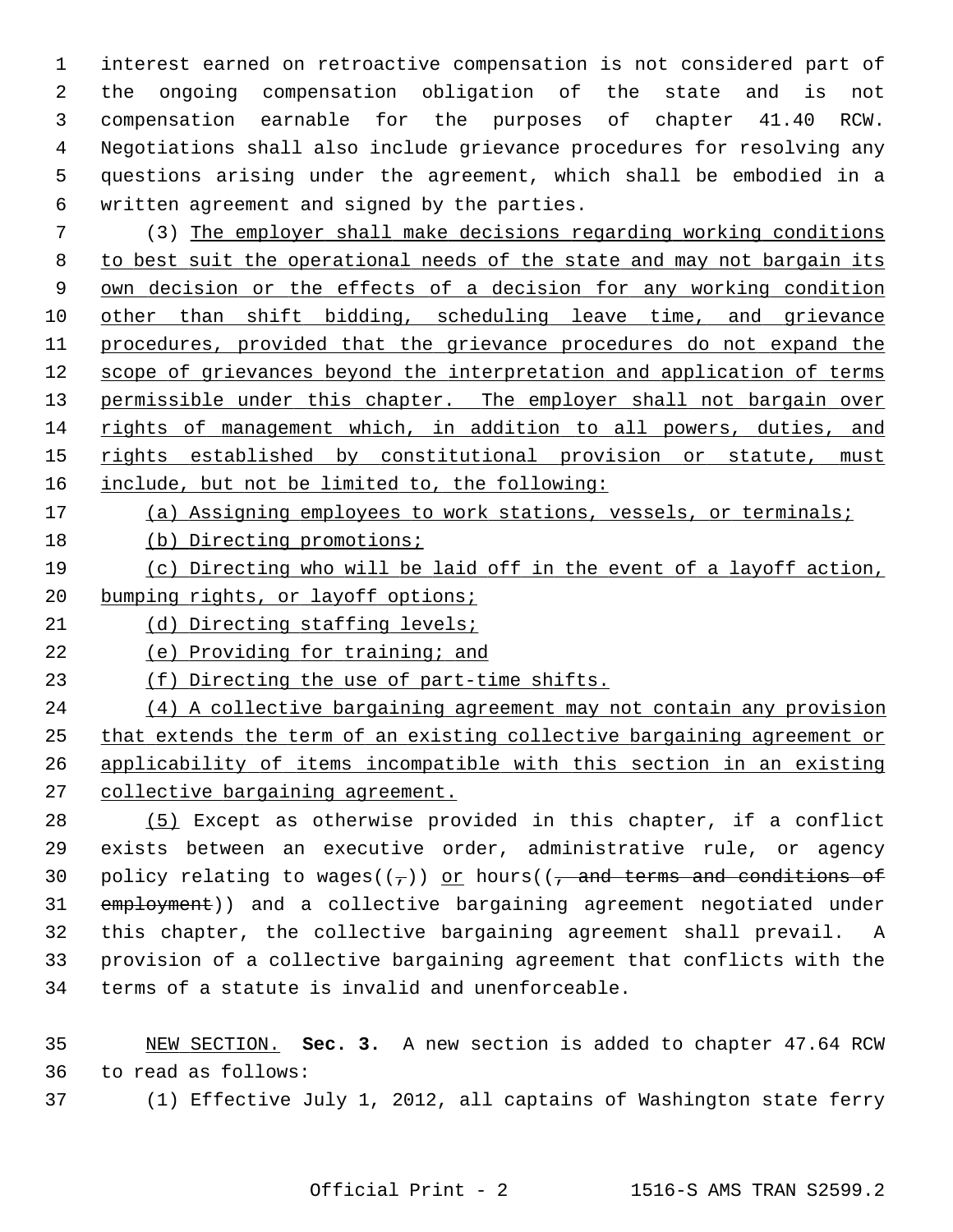1 vessels are managers as defined in RCW 41.06.022 and therefore are 2 subject to the rules adopted by the director of the department of 3 personnel pursuant to RCW 41.06.500. Salary increases for captains 4 must be directly related to the performance of their responsibilities.

 5 (2) The captain, also known as the master of a vessel or the 6 commanding officer, is the ultimate authority on and has responsibility 7 for the entire vessel. The captain's responsibilities include, but are 8 not limited to:

 9 (a) Ensuring the safe navigation of the vessel and its crew and 10 passengers;

11 (b) Following all applicable federal, state, and agency policies 12 and requlations;

13 (c) Supervising crew in performance, operations, training, 14 security, and environmental protection; and

15 (d) Overseeing all aspects of vessel operations including, but not 16 limited to:

17 (i) Vessel arrivals and departures;

18 (ii) Schedule adherence;

19 (iii) Customer service;

20 (iv) Cost containment; and

21 (v) Fuel efficiency.

22 (3) Effective January 1, 2013, all chief engineers and terminal 23 supervisors of Washington state ferry vessels are managers as defined 24 in RCW 41.06.022 and therefore are subject to the rules adopted by the 25 director of the department of personnel pursuant to RCW 41.06.500. 26 Salary increases for chief engineers and terminal supervisors must be 27 directly related to the performance of their responsibilities.

28 (4) The chief engineer, also known as a staff engineer, is the 29 engineering department head and reports directly to the captain. The 30 chief engineer's duties include, but are not limited to:

31 (a) Overseeing all aspects of engineering propulsion, electrical, 32 and machinery components;

33 (b) Ensuring safe and efficient engineering plant operations;

34 (c) Advising the captain of factors affecting the vessel's 35 operation from an engineering perspective;

36 (d) Supervising the conduct of engineering watchstanders and 37 directing work and maintenance routines;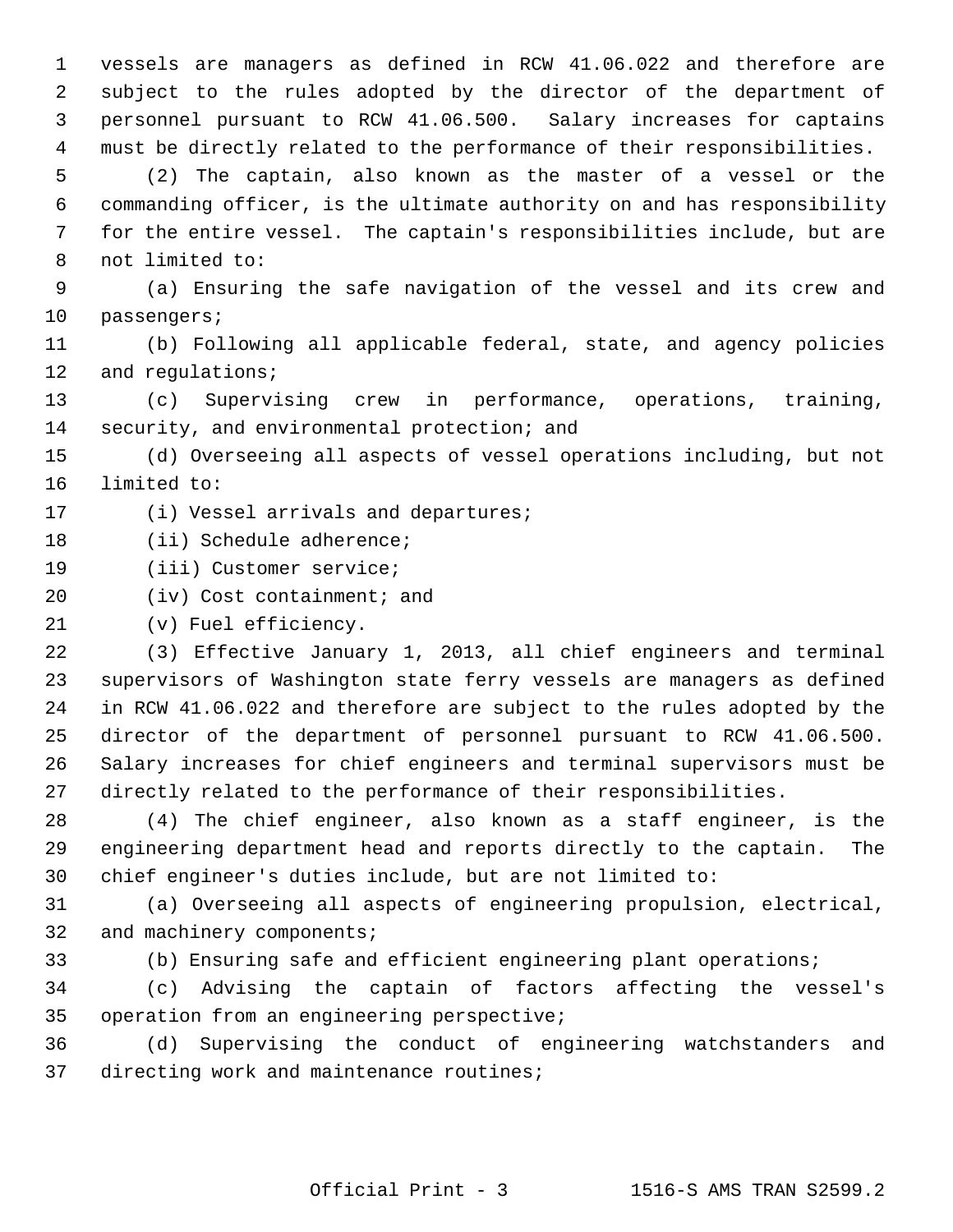1 (e) Following federal, state, and agency policies and regulations; 2 and

 3 (f) Overseeing all fueling to ensure efficient and environmentally 4 safe operations.

 5 (5) The terminal supervisor is the ultimate authority and has 6 responsibility for the entire operations at that ferry terminal. The 7 terminal supervisor's duties include, but are not limited to:

8 (a) Overseeing all aspects of dock-side terminal operations;

 9 (b) Coordinating with the captain in arrival and departure 10 procedures;

11 (c) Supervising the conduct of ticket sellers and traffic and 12 loading attendants and directing selling, loading, and traffic work and 13 routines; and

14 (d) Following federal, state, and agency policies and regulations.

15 (6) With each biennial budget submittal, the department shall 16 include recommendations for distributing any appropriations the 17 legislature may provide for incentive pay for vessel captains, chief 18 engineers, or terminal supervisors.

19 (7) Any employee who is a captain, chief engineer, or terminal 20 supervisor may not belong to a collective bargaining unit.

21 (8) A collective bargaining agreement may not contain any provision 22 that extends the term of an existing collective bargaining agreement or 23 applicability of items incompatible with this section in an existing 24 collective bargaining agreement.

25 **Sec. 4.** RCW 41.06.022 and 2002 c 354 s 207 are each amended to 26 read as follows:

27 For purposes of this chapter, "manager" means any employee who:

28 (1) Formulates statewide policy or directs the work of an agency or 29 agency subdivision;

30 (2) Is responsible to administer one or more statewide policies or 31 programs of an agency or agency subdivision;

32 (3) Manages, administers, and controls a local branch office of an 33 agency or agency subdivision, including the physical, financial, or 34 personnel resources;

35 (4) Has substantial responsibility in personnel administration, 36 legislative relations, public information, or the preparation and 37 administration of budgets;  $((er))$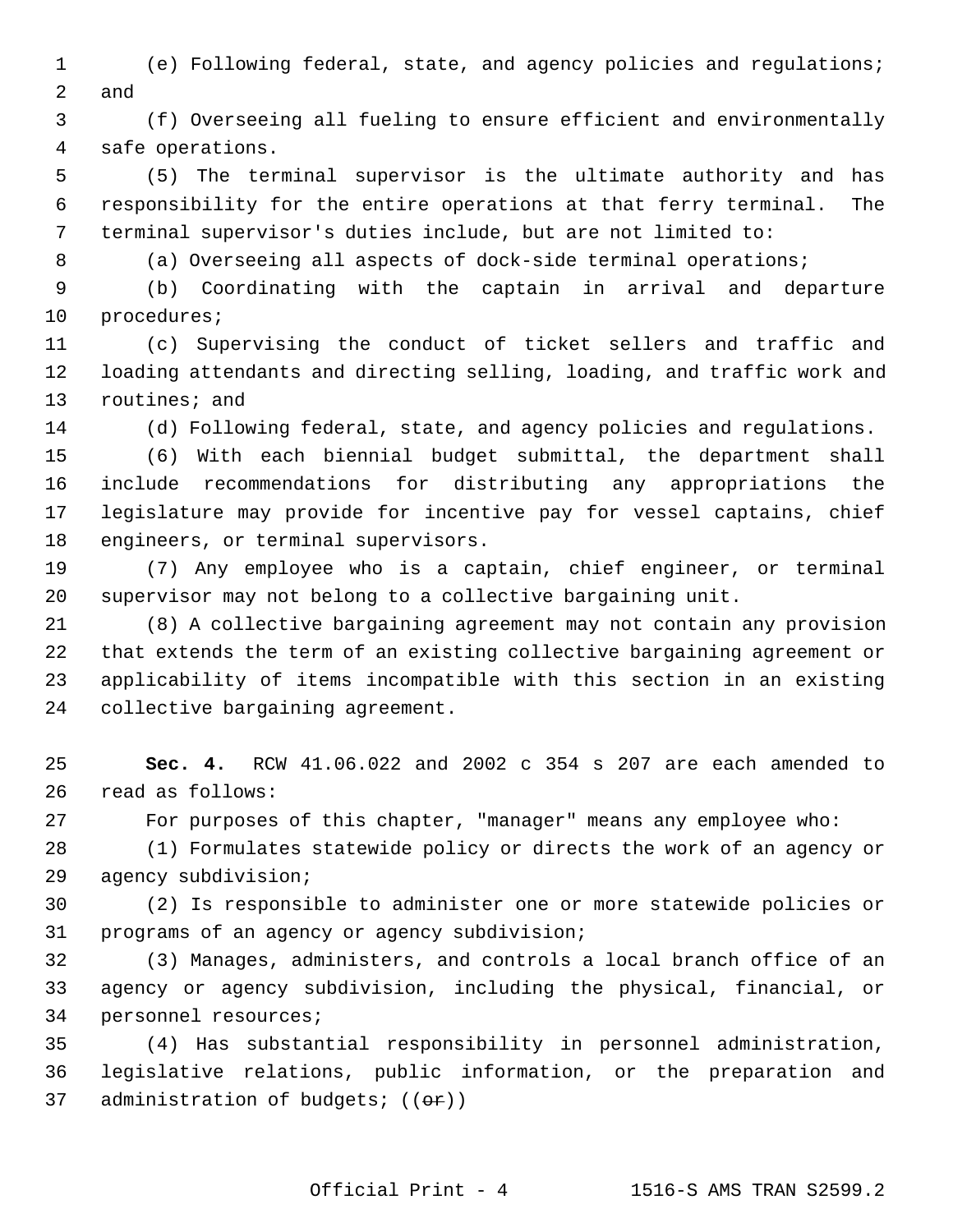1 (5) Functionally is above the first level of supervision and 2 exercises authority that is not merely routine or clerical in nature 3 and requires the consistent use of independent judgment; or

 4 (6) Is a captain or chief engineer of a Washington state ferry 5 vessel, or a terminal supervisor of a Washington state ferry terminal.

 6 No employee who is a member of the Washington management service 7 may be included in a collective bargaining unit established under RCW 8 41.80.001 and 41.80.010 through 41.80.130 and chapter 47.64 RCW.

 9 NEW SECTION. **Sec. 5.** A new section is added to chapter 47.64 RCW 10 to read as follows:

11 Washington state ferry system management must meet with its union 12 employees twice a year and encourage an open and direct exchange of 13 ideas and concerns between line employees and management.

14 NEW SECTION. **Sec. 6.** A new section is added to chapter 47.64 RCW 15 to read as follows:

16 (1) Using state fiscal year 2010 as a basis, Washington state ferry 17 system management shall develop targets for the performance measures 18 listed under this subsection. These targets must be developed in 19 collaboration with the office of financial management and presented to 20 the transportation committees of the legislature by September 30, 2011, 21 along with an implementation plan for achieving these targets by June 22 30, 2013:

23 (a) Number of riders per service hour;

24 (b) Terminal and vessel operating costs, not including fuel, per 25 service hour;

26 (c) Fuel consumption per service hour; and

27 (d) Peak-direction, peak-time, on-time performance by route for all 28 runs except those delayed or canceled due to tidal conditions. On-time 29 is defined as within ten minutes of the scheduled time. Peak-time for 30 the Mukilteo/Clinton, Edmonds/Kingston, Seattle/Bainbridge, 31 Seattle/Bremerton, Fauntleroy/Vashon/Southworth, and Point 32 Defiance/Tahlequah ferry routes means weekdays from 5:00 a.m. to 9:00 33 a.m. and 3:00 p.m. to 7:00 p.m. Peak-time for the Coupeville 34 (Keystone)/Port Townsend and Anacortes/San Juan Island ferry routes 35 means Fridays from 3:00 p.m. to closing, Saturdays all day, Sundays all 36 day, holidays all day, and Mondays from opening to 12:00 p.m.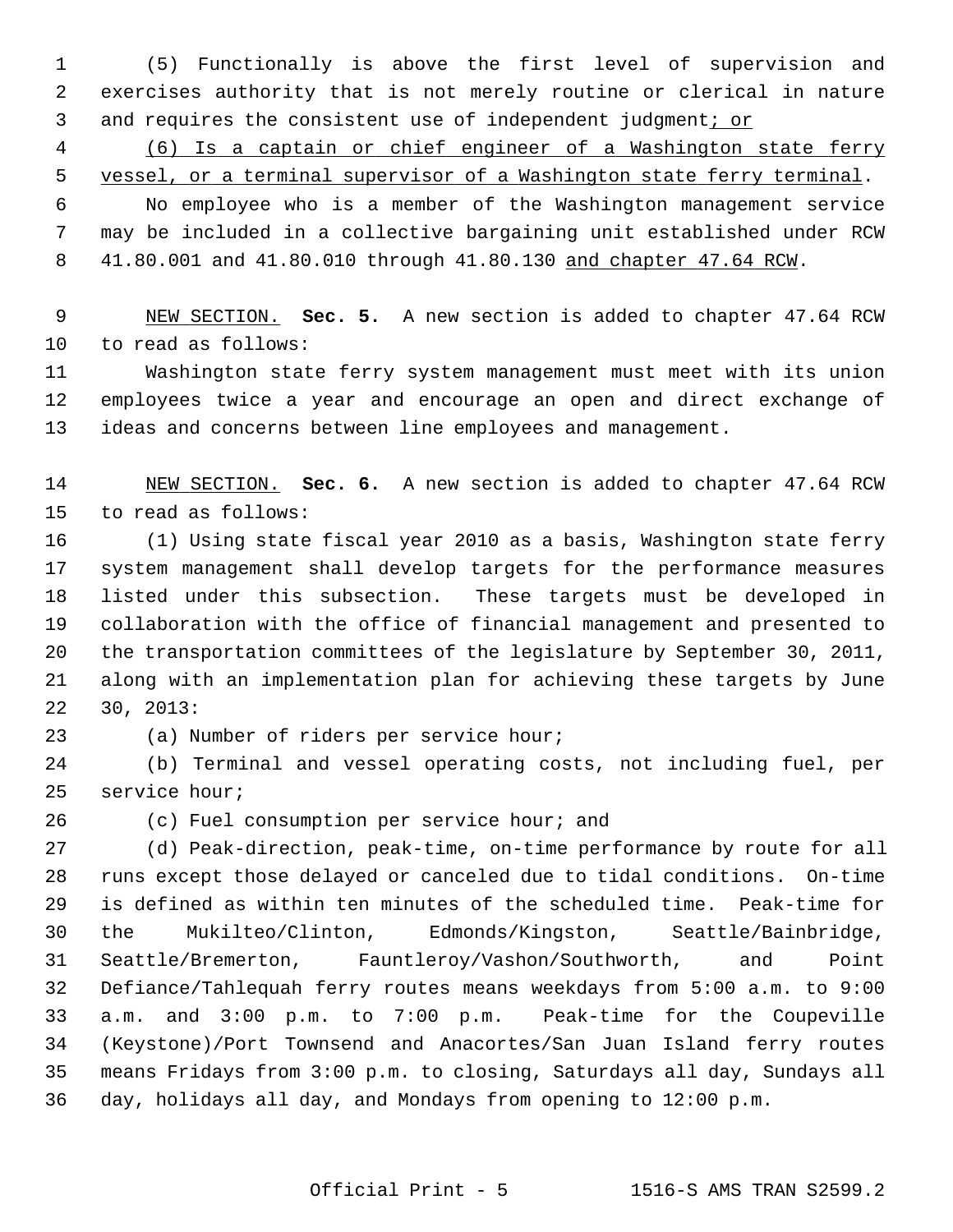1 (2) The department shall, on a quarterly basis, report Washington 2 state ferry system management's performance as it relates to the 3 performance measures in subsection (1) of this section (a) to the 4 transportation committees of the legislature, (b) on its vessels, (c) 5 at all ferry terminals, and (d) on the department's web site.

 6 (3) The joint legislative audit and review committee shall work 7 with the department in determining baseline data for the performance 8 measures in subsection (1) of this section and shall determine whether 9 Washington state ferry system management has met the performance 10 measures in subsection (1) of this section and report its findings to 11 the transportation committees of the legislature by September 30, 2013.

12 (4) If the joint legislative audit and review committee determines 13 that Washington state ferry system management has not met the targets 14 developed in subsection (1) of this section, the governor, with the 15 consensus of the chairs and ranking minorities of the transportation 16 committees of the legislature, shall appoint a governor's management 17 representative who, within sixty days, shall develop and submit a 18 corrective action plan to achieve the targets in this section within 19 the following twelve months. The plan must be submitted to the 20 governor and the transportation committees of the legislature.

21 NEW SECTION. **Sec. 7.** A new section is added to chapter 47.64 RCW 22 to read as follows:

23 The report required in RCW 47.01.071(5) and 47.04.280 must include 24 the performance measures in section 6(1) of this act.

25 **Sec. 8.** RCW 47.64.011 and 2006 c 164 s 1 are each amended to read 26 as follows:

27 As used in this chapter, unless the context otherwise requires, the 28 definitions in this section shall apply.

29 (1) "Collective bargaining representative" means the persons 30 designated by the governor and employee organizations to be the 31 exclusive representatives during collective bargaining negotiations.

32 (2) "Commission" means the ((marine employees')) public employment 33 relations commission created in RCW ((47.64.280)) 41.58.010.

34 (3) "Department of transportation" means the department as defined 35 in RCW 47.01.021.

36 (4) "Employer" means the state of Washington.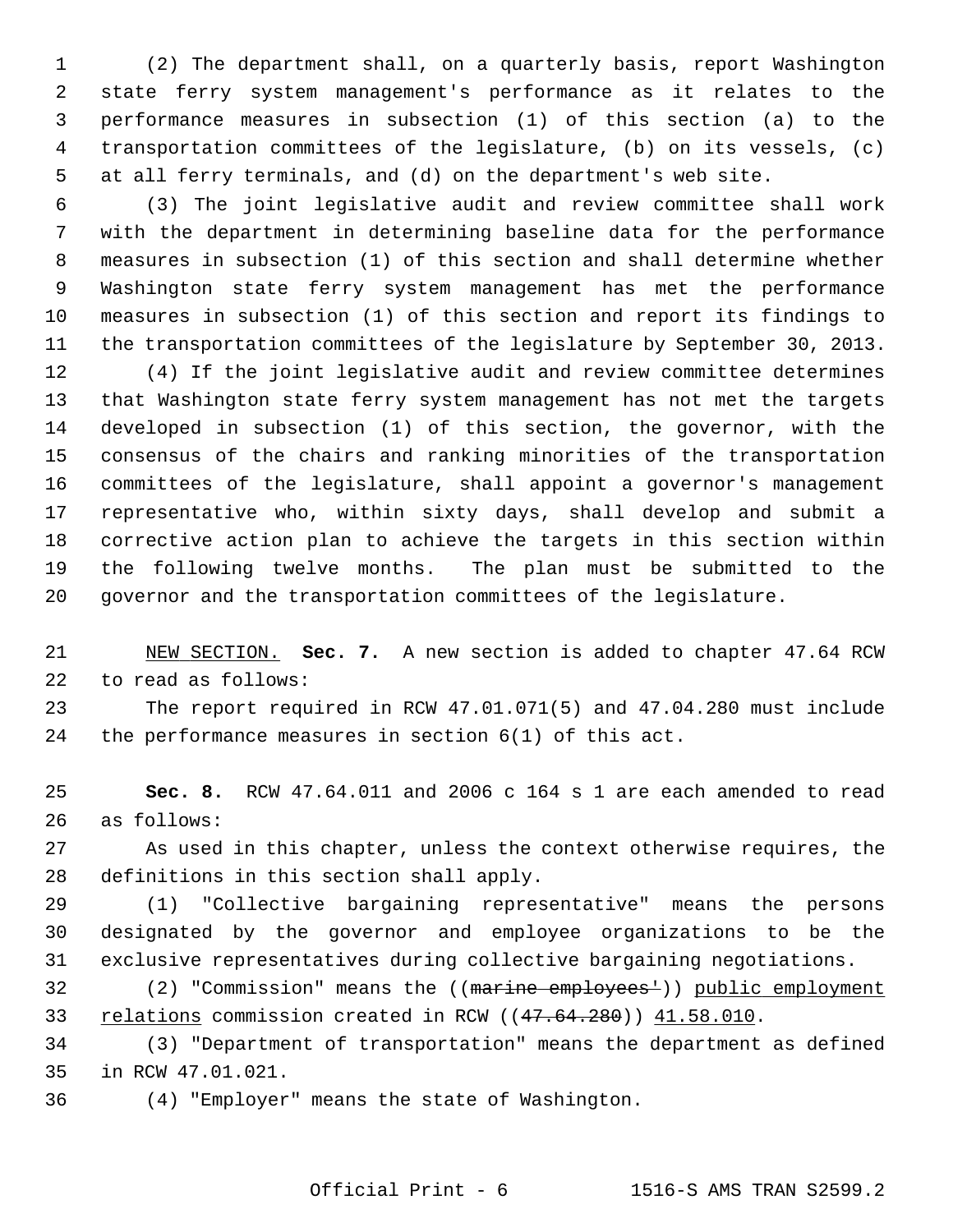1 (5) "Ferry employee" means any employee of the marine 2 transportation division of the department of transportation who is a 3 member of a collective bargaining unit represented by a ferry employee 4 organization and does not include an exempt employee pursuant to RCW 5 41.06.079.

 6 (6) "Ferry employee organization" means any labor organization 7 recognized to represent a collective bargaining unit of ferry 8 employees.

 9 (7) "Lockout" means the refusal of the employer to furnish work to 10 ferry employees in an effort to get ferry employee organizations to 11 make concessions during collective bargaining, grievance, or other 12 labor relation negotiations. Curtailment of employment of ferry 13 employees due to lack of work resulting from a strike or work stoppage 14 shall not be considered a lockout.

15 (8) "Office of financial management" means the office as created in 16 RCW 43.41.050.

17 (9) "Strike or work stoppage" means a ferry employee's refusal, in 18 concerted action with others, to report to duty, or his or her willful 19 absence from his or her position, or his or her stoppage or slowdown of 20 work, or his or her abstinence in whole or in part from the full, 21 faithful, and proper performance of the duties of employment, for the 22 purpose of inducing, influencing, or coercing a change in conditions, 23 compensation, rights, privileges, or obligations of his, her, or any 24 other ferry employee's employment. A refusal, in good faith, to work 25 under conditions which pose an endangerment to the health and safety of 26 ferry employees or the public, as determined by the master of the 27 vessel, shall not be considered a strike for the purposes of this 28 chapter.

29 **Sec. 9.** RCW 47.64.090 and 2003 c 373 s 3 and 2003 c 91 s 1 are 30 each reenacted and amended to read as follows:

31 (1) Except as provided in RCW 47.60.656 and subsections (2) and (4) 32 of this section, or as provided in RCW 36.54.130 and subsection (3) of 33 this section, if any party assumes the operation and maintenance of any 34 ferry or ferry system by rent, lease, or charter from the department of 35 transportation, such party shall assume and be bound by all the 36 provisions herein and any agreement or contract for such operation of 37 any ferry or ferry system entered into by the department shall provide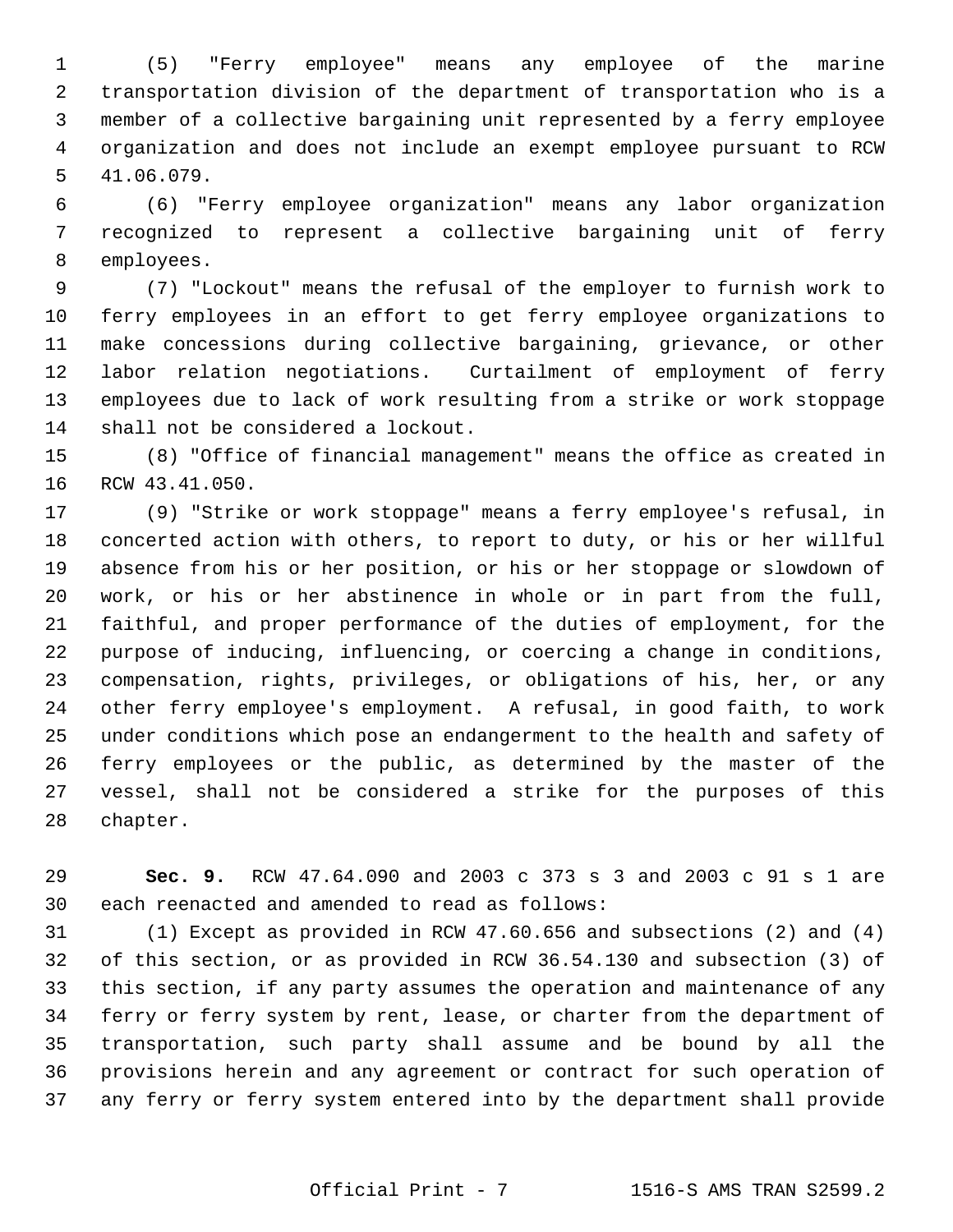1 that the wages to be paid, hours of employment, working conditions, and 2 seniority rights of employees will be established by the ((marine 3 employees<sup>1</sup>)) commission in accordance with the terms and provisions of 4 this chapter and it shall further provide that all labor disputes shall 5 be adjudicated in accordance with chapter 47.64 RCW.

 6 (2) If a public transportation benefit area meeting the 7 requirements of RCW 36.57A.200 has voter approval to operate passenger- 8 only ferry service, it may enter into an agreement with Washington 9 State Ferries to rent, lease, or purchase passenger-only vessels, 10 related equipment, or terminal space for purposes of loading and 11 unloading the passenger-only ferry. Charges for the vessels, 12 equipment, and space must be fair market value taking into account the 13 public benefit derived from the ferry service. A benefit area or 14 subcontractor of that benefit area that qualifies under this subsection 15 is not subject to the restrictions of subsection (1) of this section, 16 but is subject to:

17 (a) The terms of those collective bargaining agreements that it or 18 its subcontractors negotiate with the exclusive bargaining 19 representatives of its or its subcontractors' employees under chapter 20 41.56 RCW or the National Labor Relations Act, as applicable;

21 (b) Unless otherwise prohibited by federal or state law, a 22 requirement that the benefit area and any contract with its 23 subcontractors, give preferential hiring to former employees of the 24 department of transportation who separated from employment with the 25 department because of termination of the ferry service by the state of 26 Washington; and

27 (c) Unless otherwise prohibited by federal or state law, a 28 requirement that the benefit area and any contract with its 29 subcontractors, on any questions concerning representation of employees 30 for collective bargaining purposes, may be determined by conducting a 31 cross-check comparing an employee organization's membership records or 32 bargaining authorization cards against the employment records of the 33 employer.

34 (3) If a ferry district is formed under RCW 36.54.110 to operate 35 passenger-only ferry service, it may enter into an agreement with 36 Washington State Ferries to rent, lease, or purchase vessels, related 37 equipment, or terminal space for purposes of loading and unloading the 38 ferry. Charges for the vessels, equipment, and space must be fair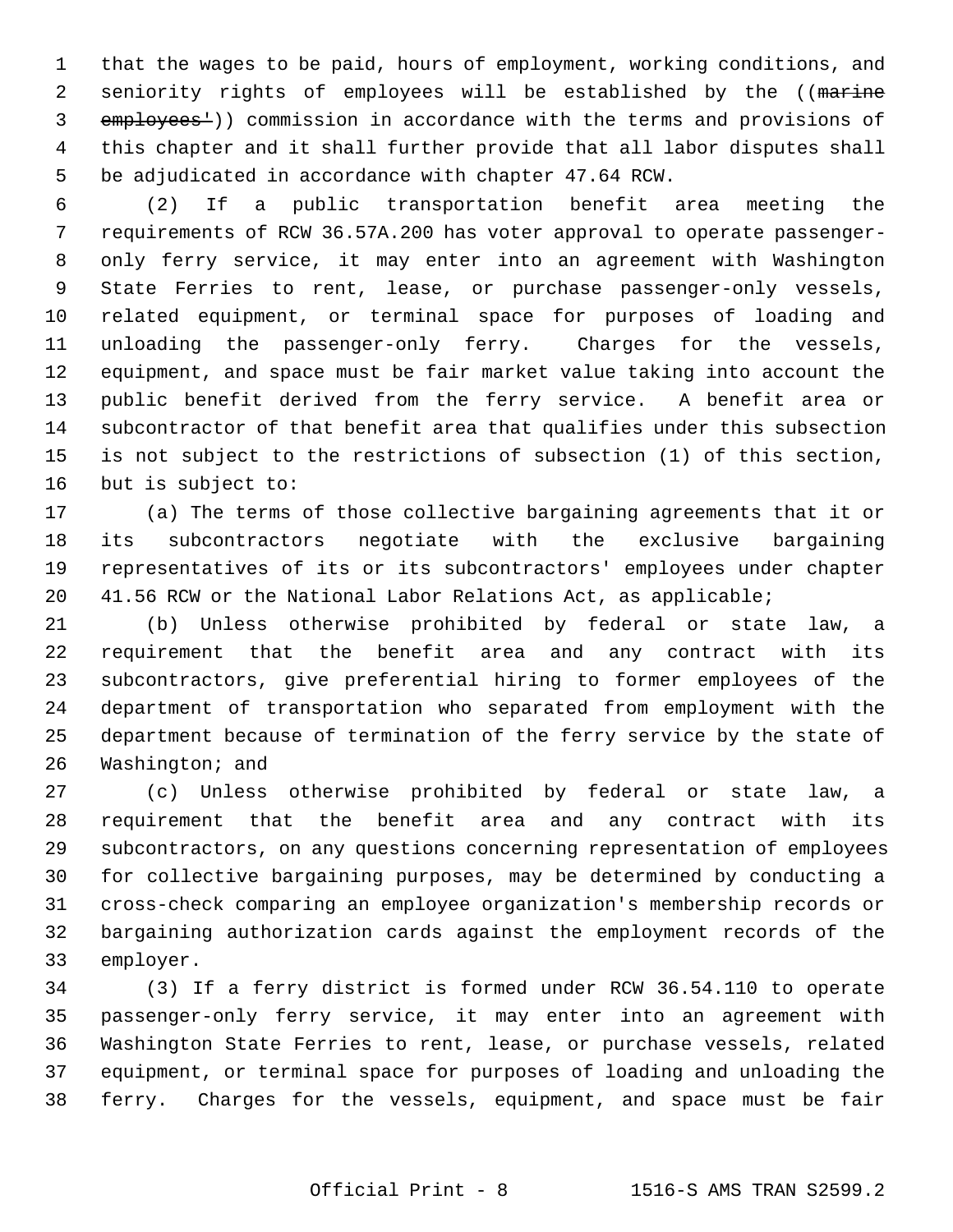1 market value taking into account the public benefit derived from the 2 ferry service. A ferry district or subcontractor of that district that 3 qualifies under this subsection is not subject to the restrictions of 4 subsection (1) of this section, but is subject to:

 5 (a) The terms of those collective bargaining agreements that it or 6 its subcontractors negotiate with the exclusive bargaining 7 representatives of its or its subcontractors' employees under chapter 8 41.56 RCW or the National Labor Relations Act, as applicable;

 9 (b) Unless otherwise prohibited by federal or state law, a 10 requirement that the ferry district and any contract with its 11 subcontractors, give preferential hiring to former employees of the 12 department of transportation who separated from employment with the 13 department because of termination of the ferry service by the state of 14 Washington; and

15 (c) Unless otherwise prohibited by federal or state law, a 16 requirement that the ferry district and any contract with its 17 subcontractors, on any questions concerning representation of employees 18 for collective bargaining purposes, may be determined by conducting a 19 cross-check comparing an employee organization's membership records or 20 bargaining authorization cards against the employment records of the 21 employer.

22 (4) The department of transportation shall make its terminal, dock, 23 and pier space available to private operators of passenger-only ferries 24 if the space can be made available without limiting the operation of 25 car ferries operated by the department. These private operators are 26 not bound by the provisions of subsection (1) of this section. Charges 27 for the equipment and space must be fair market value taking into 28 account the public benefit derived from the passenger-only ferry 29 service.

30 **Sec. 10.** RCW 47.64.150 and 1983 c 15 s 6 are each amended to read 31 as follows:

32 An agreement with a ferry employee organization that is the 33 exclusive representative of ferry employees in an appropriate unit may 34 provide procedures for the consideration of ferry employee grievances 35 and of disputes over the interpretation and application of agreements. 36 Negotiated procedures may provide for binding arbitration of ferry 37 employee grievances and of disputes over the interpretation and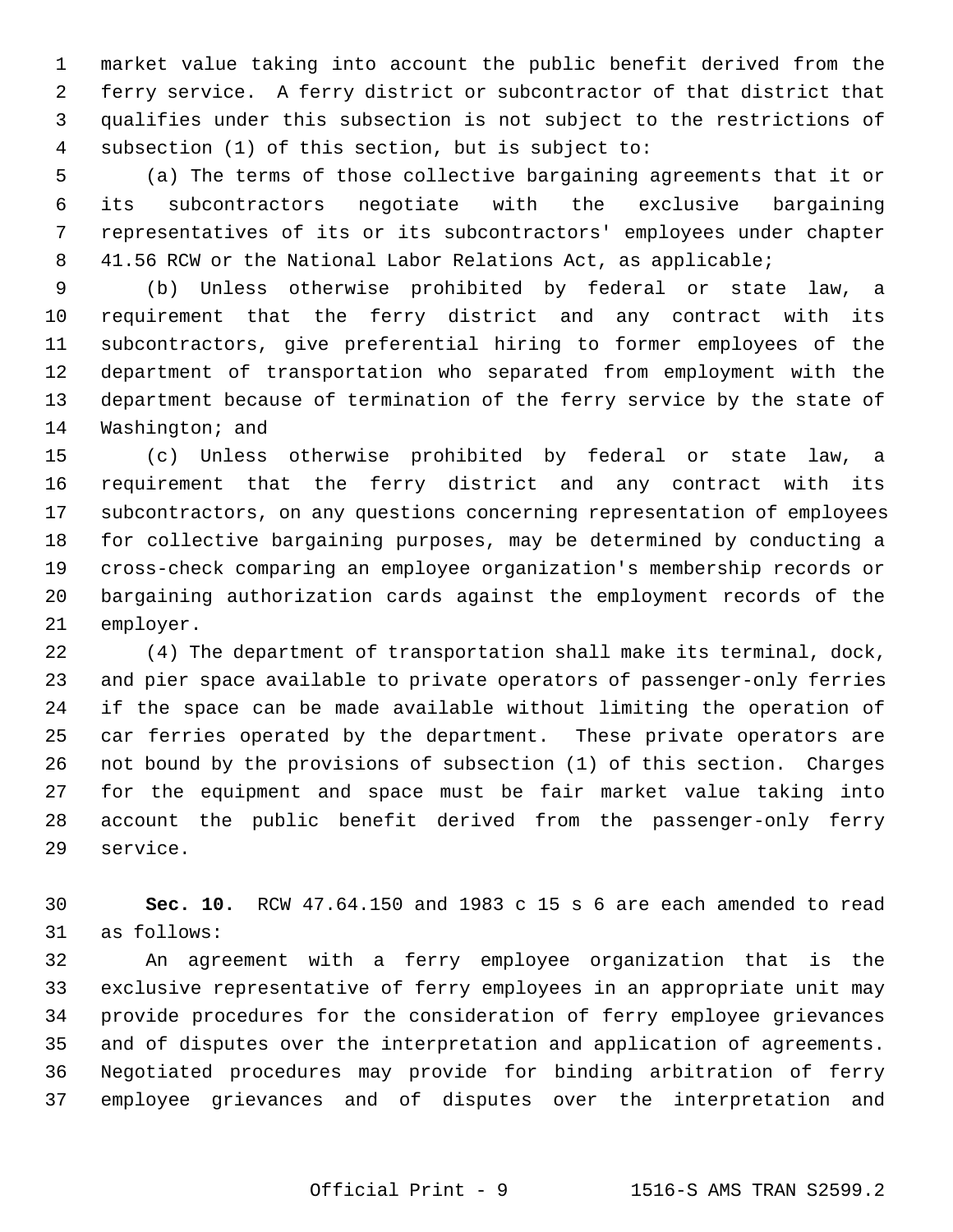1 application of existing agreements. An arbitrator's decision on a 2 grievance shall not change or amend the terms, conditions, or 3 applications of the collective bargaining agreement. The procedures 4 shall provide for the invoking of arbitration only with the approval of 5 the employee organization. The costs of arbitrators shall be shared 6 equally by the parties.

 7 Ferry system employees shall follow ((either)) the grievance 8 procedures provided in a collective bargaining agreement, or if  $((n\theta))$ 9 such procedures are  $((\text{se}))$  not provided, shall submit the grievances to 10 the ((marine employees<sup>1</sup>)) commission ((as provided in RCW 47.64.280)).

11 **Sec. 11.** RCW 41.58.060 and 1983 c 15 s 22 are each amended to read 12 as follows:

13 For any matter concerning the state ferry system and employee 14 relations, collective bargaining, or labor disputes or stoppages, the 15 provisions of chapter 47.64 RCW and this chapter shall govern. 16 However, if a conflict exists between the provisions of chapter 47.64 17 RCW and this chapter, the provisions of chapter 47.64 RCW shall govern.

18 **Sec. 12.** RCW 41.06.070 and 2010 c 271 s 801, 2010 c 2 s 2, and 19 2010 c 1 s 1 are each reenacted and amended to read as follows:

20 (1) The provisions of this chapter do not apply to:

21 (a) The members of the legislature or to any employee of, or 22 position in, the legislative branch of the state government including 23 members, officers, and employees of the legislative council, joint 24 legislative audit and review committee, statute law committee, and any 25 interim committee of the legislature;

26 (b) The justices of the supreme court, judges of the court of 27 appeals, judges of the superior courts or of the inferior courts, or to 28 any employee of, or position in the judicial branch of state 29 government;

30 (c) Officers, academic personnel, and employees of technical 31 colleges;

- 32 (d) The officers of the Washington state patrol;
- 33 (e) Elective officers of the state;
- 34 (f) The chief executive officer of each agency;

35 (g) In the departments of employment security and social and health 36 services, the director and the director's confidential secretary; in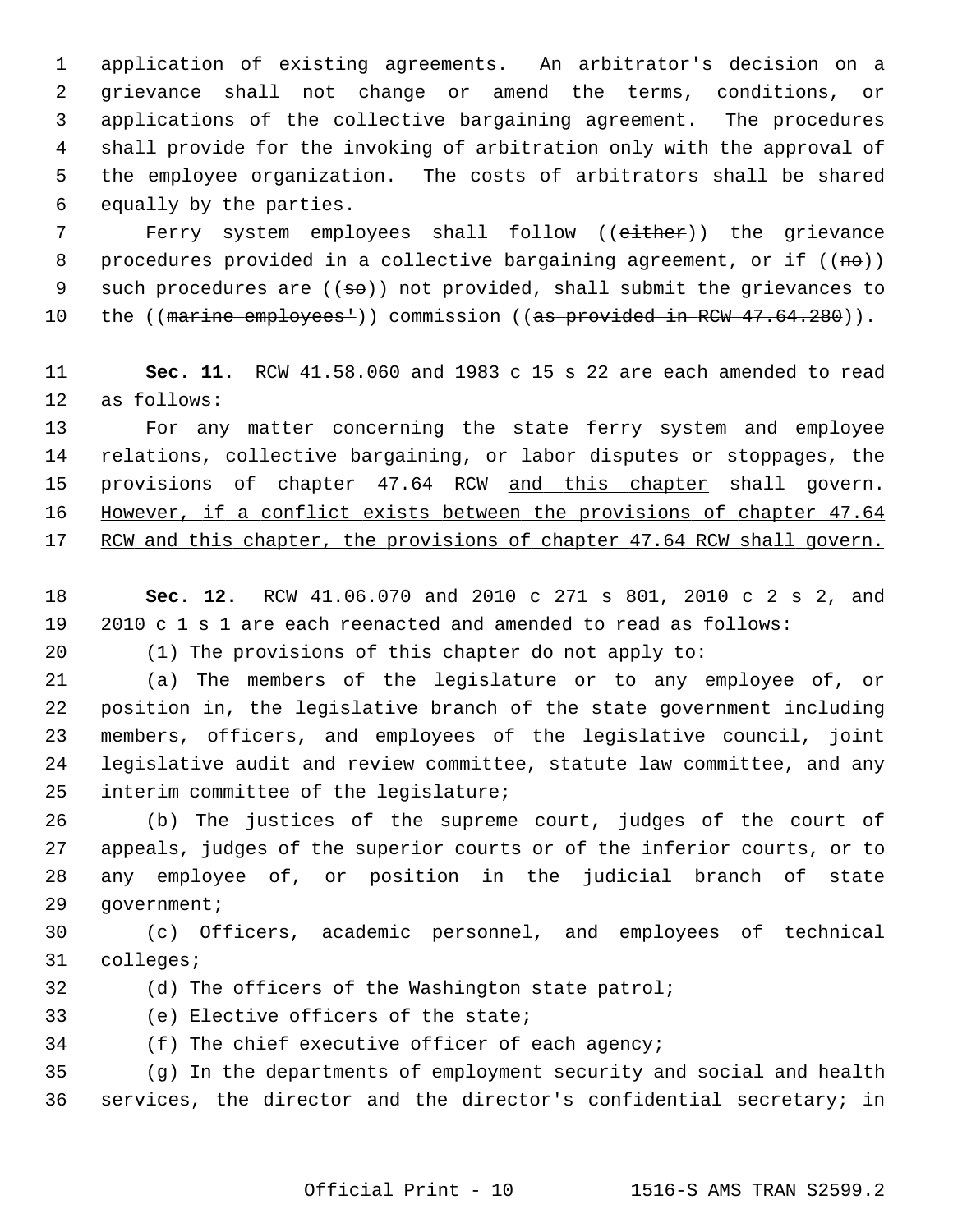1 all other departments, the executive head of which is an individual 2 appointed by the governor, the director, his or her confidential 3 secretary, and his or her statutory assistant directors;

 4 (h) In the case of a multimember board, commission, or committee, 5 whether the members thereof are elected, appointed by the governor or 6 other authority, serve ex officio, or are otherwise chosen:

7 (i) All members of such boards, commissions, or committees;

 8 (ii) If the members of the board, commission, or committee serve on 9 a part-time basis and there is a statutory executive officer: The 10 secretary of the board, commission, or committee; the chief executive 11 officer of the board, commission, or committee; and the confidential 12 secretary of the chief executive officer of the board, commission, or 13 committee;

14 (iii) If the members of the board, commission, or committee serve 15 on a full-time basis: The chief executive officer or administrative 16 officer as designated by the board, commission, or committee; and a 17 confidential secretary to the chair of the board, commission, or 18 committee;

19 (iv) If all members of the board, commission, or committee serve ex 20 officio: The chief executive officer; and the confidential secretary 21 of such chief executive officer;

22 (i) The confidential secretaries and administrative assistants in 23 the immediate offices of the elective officers of the state;

24 (j) Assistant attorneys general;

25 (k) Commissioned and enlisted personnel in the military service of 26 the state;

27 (l) Inmate, student, part-time, or temporary employees, and part-28 time professional consultants, as defined by the Washington personnel 29 resources board;

30 (m) The public printer or to any employees of or positions in the 31 state printing plant;

32 (n) Officers and employees of the Washington state fruit 33 commission;

34 (o) Officers and employees of the Washington apple commission;

35 (p) Officers and employees of the Washington state dairy products 36 commission;

37 (q) Officers and employees of the Washington tree fruit research 38 commission;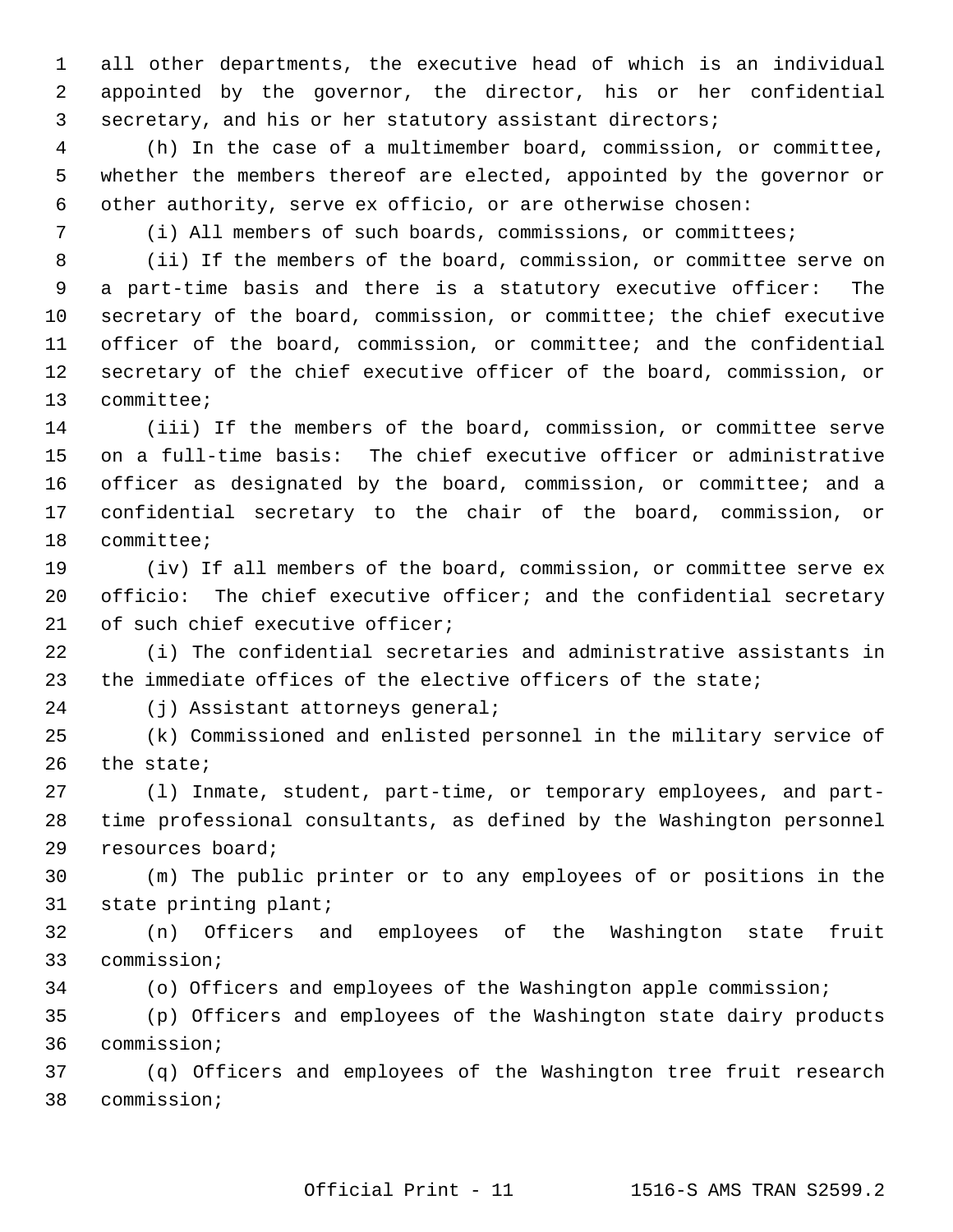1 (r) Officers and employees of the Washington state beef commission;

2 (s) Officers and employees of the Washington grain commission;

 3 (t) Officers and employees of any commission formed under chapter 4 15.66 RCW;

 5 (u) Officers and employees of agricultural commissions formed under 6 chapter 15.65 RCW;

 7 (v) Officers and employees of the nonprofit corporation formed 8 under chapter 67.40 RCW;

 9 (w) Executive assistants for personnel administration and labor 10 relations in all state agencies employing such executive assistants 11 including but not limited to all departments, offices, commissions, 12 committees, boards, or other bodies subject to the provisions of this 13 chapter and this subsection shall prevail over any provision of law 14 inconsistent herewith unless specific exception is made in such law;

15 (x) In each agency with fifty or more employees: Deputy agency 16 heads, assistant directors or division directors, and not more than 17 three principal policy assistants who report directly to the agency 18 head or deputy agency heads;

19 (y) ((All employees of the marine employees' commission;

20  $\{z\})$  Staff employed by the department of commerce to administer 21 energy policy functions;

22  $((+a^2)(a^2)$  ( $(a^2)(a^2)$ ) The manager of the energy facility site evaluation 23 council;

24  $((\{b\})$ ) (aa) A maximum of ten staff employed by the department of 25 commerce to administer innovation and policy functions, including the 26 three principal policy assistants exempted under (x) of this 27 subsection;

28 (((cc))) (bb) Staff employed by Washington State University to 29 administer energy education, applied research, and technology transfer 30 programs under RCW 43.21F.045 as provided in RCW 28B.30.900(5).

31 (2) The following classifications, positions, and employees of 32 institutions of higher education and related boards are hereby exempted 33 from coverage of this chapter:

34 (a) Members of the governing board of each institution of higher 35 education and related boards, all presidents, vice presidents, and 36 their confidential secretaries, administrative, and personal 37 assistants; deans, directors, and chairs; academic personnel; and 38 executive heads of major administrative or academic divisions employed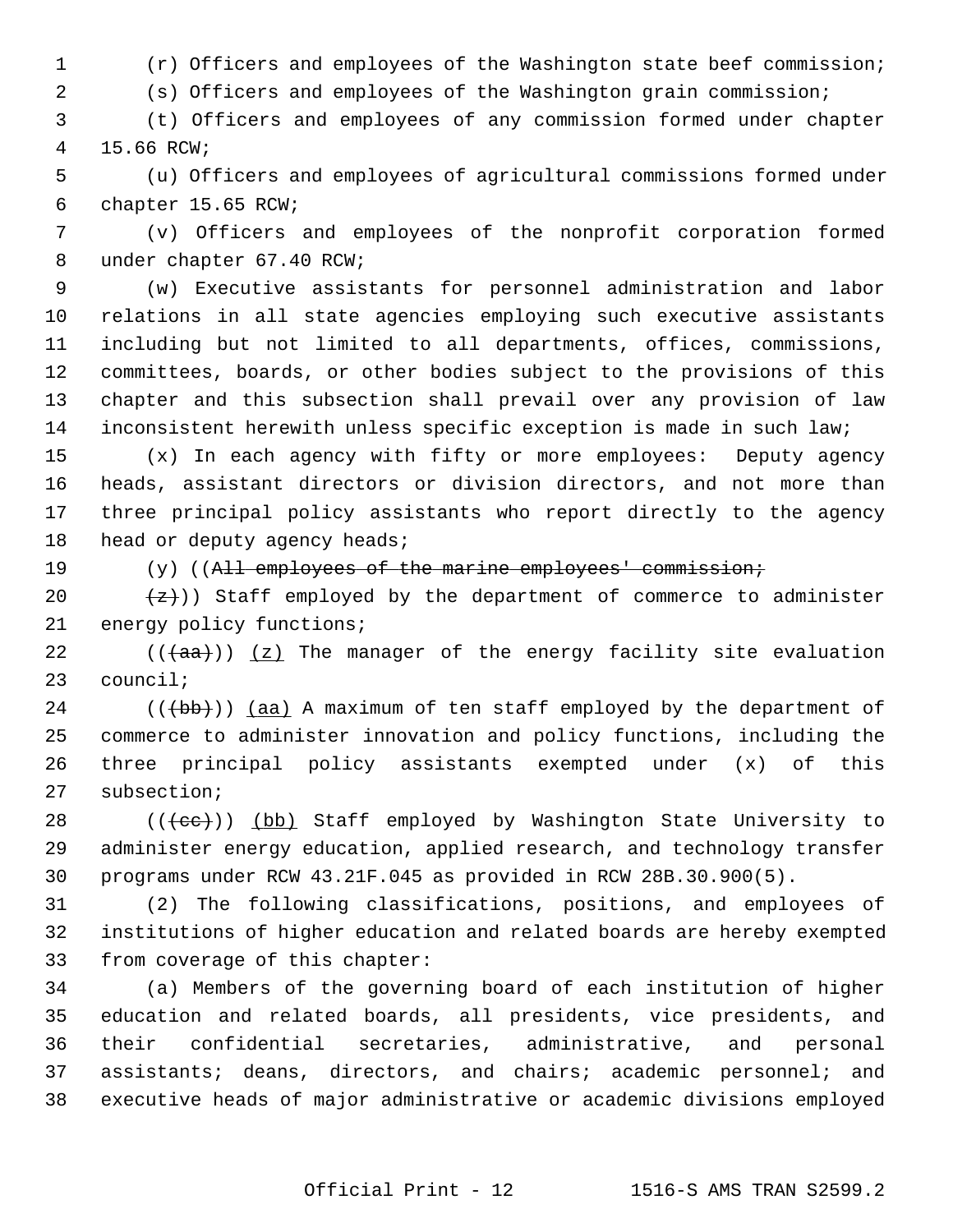1 by institutions of higher education; principal assistants to executive 2 heads of major administrative or academic divisions; other managerial 3 or professional employees in an institution or related board having 4 substantial responsibility for directing or controlling program 5 operations and accountable for allocation of resources and program 6 results, or for the formulation of institutional policy, or for 7 carrying out personnel administration or labor relations functions, 8 legislative relations, public information, development, senior computer 9 systems and network programming, or internal audits and investigations; 10 and any employee of a community college district whose place of work is 11 one which is physically located outside the state of Washington and who 12 is employed pursuant to RCW 28B.50.092 and assigned to an educational 13 program operating outside of the state of Washington;

14 (b) The governing board of each institution, and related boards, 15 may also exempt from this chapter classifications involving research 16 activities, counseling of students, extension or continuing education 17 activities, graphic arts or publications activities requiring 18 prescribed academic preparation or special training as determined by 19 the board: PROVIDED, That no nonacademic employee engaged in office, 20 clerical, maintenance, or food and trade services may be exempted by 21 the board under this provision;

22 (c) Printing craft employees in the department of printing at the 23 University of Washington.

24 (3) In addition to the exemptions specifically provided by this 25 chapter, the director of personnel may provide for further exemptions 26 pursuant to the following procedures. The governor or other 27 appropriate elected official may submit requests for exemption to the 28 director of personnel stating the reasons for requesting such 29 exemptions. The director of personnel shall hold a public hearing, 30 after proper notice, on requests submitted pursuant to this subsection. 31 If the director determines that the position for which exemption is 32 requested is one involving substantial responsibility for the 33 formulation of basic agency or executive policy or one involving 34 directing and controlling program operations of an agency or a major 35 administrative division thereof, the director of personnel shall grant 36 the request and such determination shall be final as to any decision 37 made before July 1, 1993. The total number of additional exemptions 38 permitted under this subsection shall not exceed one percent of the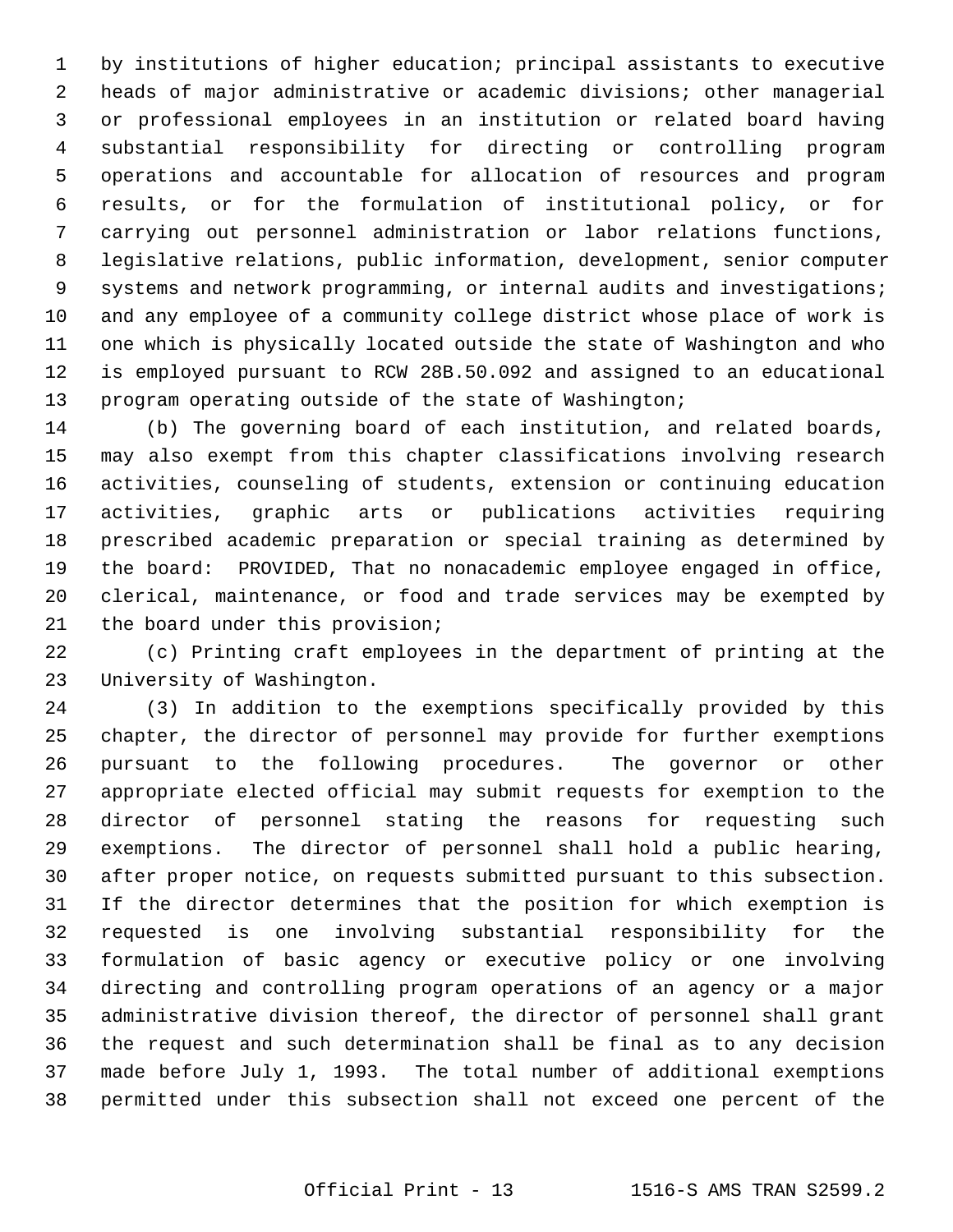1 number of employees in the classified service not including employees 2 of institutions of higher education and related boards for those 3 agencies not directly under the authority of any elected public 4 official other than the governor, and shall not exceed a total of 5 twenty-five for all agencies under the authority of elected public 6 officials other than the governor.

 7 The salary and fringe benefits of all positions presently or 8 hereafter exempted except for the chief executive officer of each 9 agency, full-time members of boards and commissions, administrative 10 assistants and confidential secretaries in the immediate office of an 11 elected state official, and the personnel listed in subsections  $(1)(i)$ 12 through (v) (( $\frac{and (y)}{y}$ )) and (2) of this section, shall be determined by 13 the director of personnel. Changes to the classification plan 14 affecting exempt salaries must meet the same provisions for classified 15 salary increases resulting from adjustments to the classification plan 16 as outlined in RCW 41.06.152.

17 From February 18, 2009, through June 30, 2011, a salary or wage 18 increase shall not be granted to any position exempt from 19 classification under this chapter, except that a salary or wage 20 increase may be granted to employees pursuant to collective bargaining 21 agreements negotiated under chapter 28B.52, 41.56, 47.64, or 41.76 RCW, 22 or negotiated by the nonprofit corporation formed under chapter 67.40 23 RCW, and except that increases may be granted for positions for which 24 the employer has demonstrated difficulty retaining qualified employees 25 if the following conditions are met:

26 (a) The salary increase can be paid within existing resources; and

27 (b) The salary increase will not adversely impact the provision of 28 client services.

29 Any agency granting a salary increase from February 15, 2010, 30 through June 30, 2011, to a position exempt from classification under 31 this chapter shall submit a report to the fiscal committees of the 32 legislature no later than July 31, 2011, detailing the positions for 33 which salary increases were granted, the size of the increases, and the 34 reasons for giving the increases.

35 Any person holding a classified position subject to the provisions 36 of this chapter shall, when and if such position is subsequently 37 exempted from the application of this chapter, be afforded the 38 following rights: If such person previously held permanent status in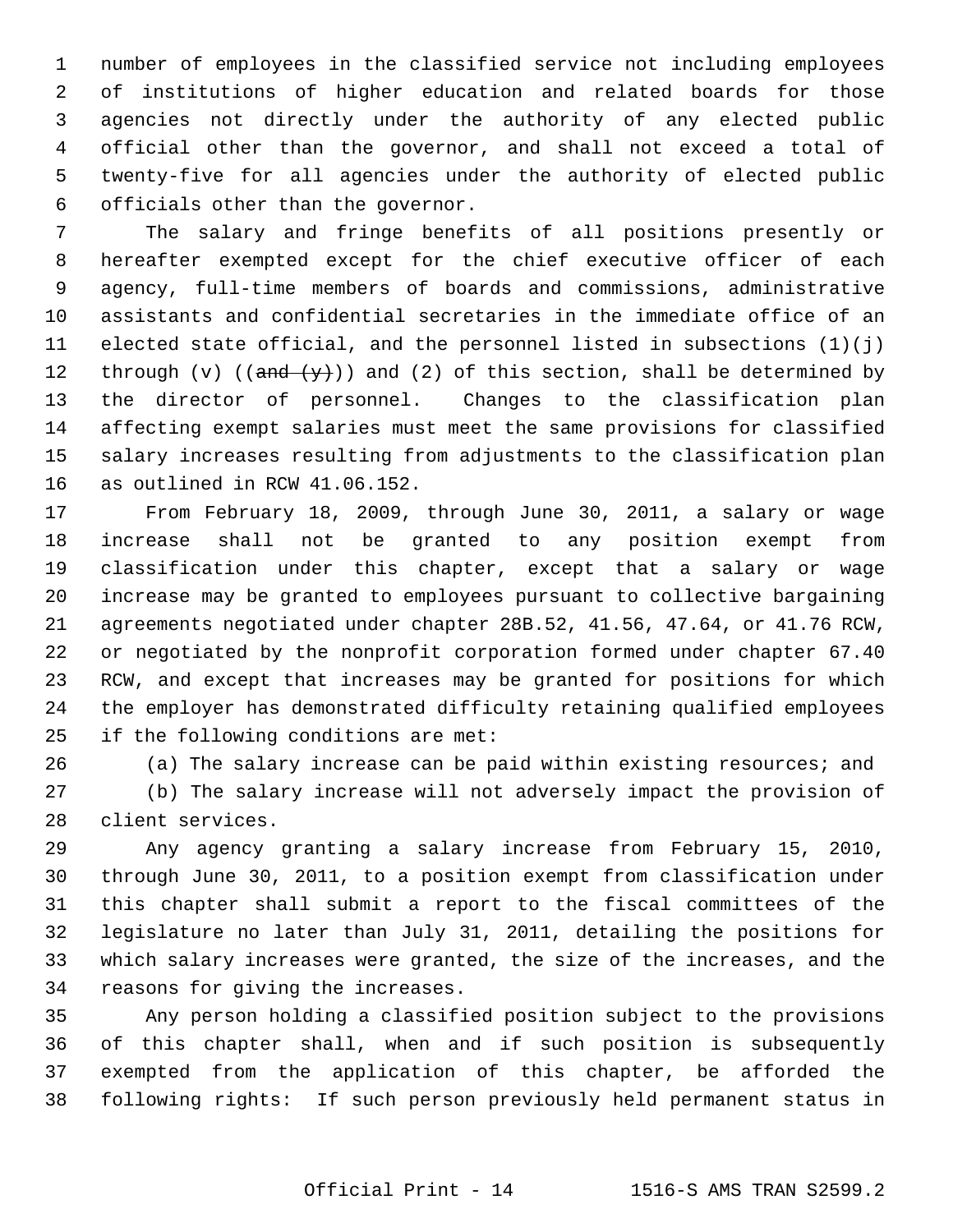1 another classified position, such person shall have a right of 2 reversion to the highest class of position previously held, or to a 3 position of similar nature and salary.

 4 Any classified employee having civil service status in a classified 5 position who accepts an appointment in an exempt position shall have 6 the right of reversion to the highest class of position previously 7 held, or to a position of similar nature and salary.

 8 A person occupying an exempt position who is terminated from the 9 position for gross misconduct or malfeasance does not have the right of 10 reversion to a classified position as provided for in this section.

11 From February 15, 2010, until June 30, 2011, no monetary 12 performance-based awards or incentives may be granted by the director 13 or employers to employees covered by rules adopted under this section. 14 This subsection does not prohibit the payment of awards provided for in 15 chapter 41.60 RCW.

16 NEW SECTION. **Sec. 13.** (1) The marine employees' commission is 17 hereby abolished and its powers, duties, and functions are hereby 18 transferred to the public employment relations commission.

19 (2)(a) All reports, documents, surveys, books, records, files, 20 papers, or written material in the possession of the marine employees' 21 commission shall be delivered to the custody of the public employment 22 relations commission. All cabinets, furniture, office equipment, motor 23 vehicles, and other tangible property employed by the marine employees' 24 commission shall be made available to the public employment relations 25 commission. All funds, credits, or other assets held by the marine 26 employees' commission shall be assigned to the public employment 27 relations commission.

28 (b) Any appropriations made to the marine employees' commission 29 shall, on the effective date of this section, be transferred and 30 credited to the public employment relations commission.

31 (c) If any question arises as to the transfer of any funds, books, 32 documents, records, papers, files, equipment, or other tangible 33 property used or held in the exercise of the powers and the performance 34 of the duties and functions transferred, the director of financial 35 management shall make a determination as to the proper allocation and 36 certify the same to the state agencies concerned.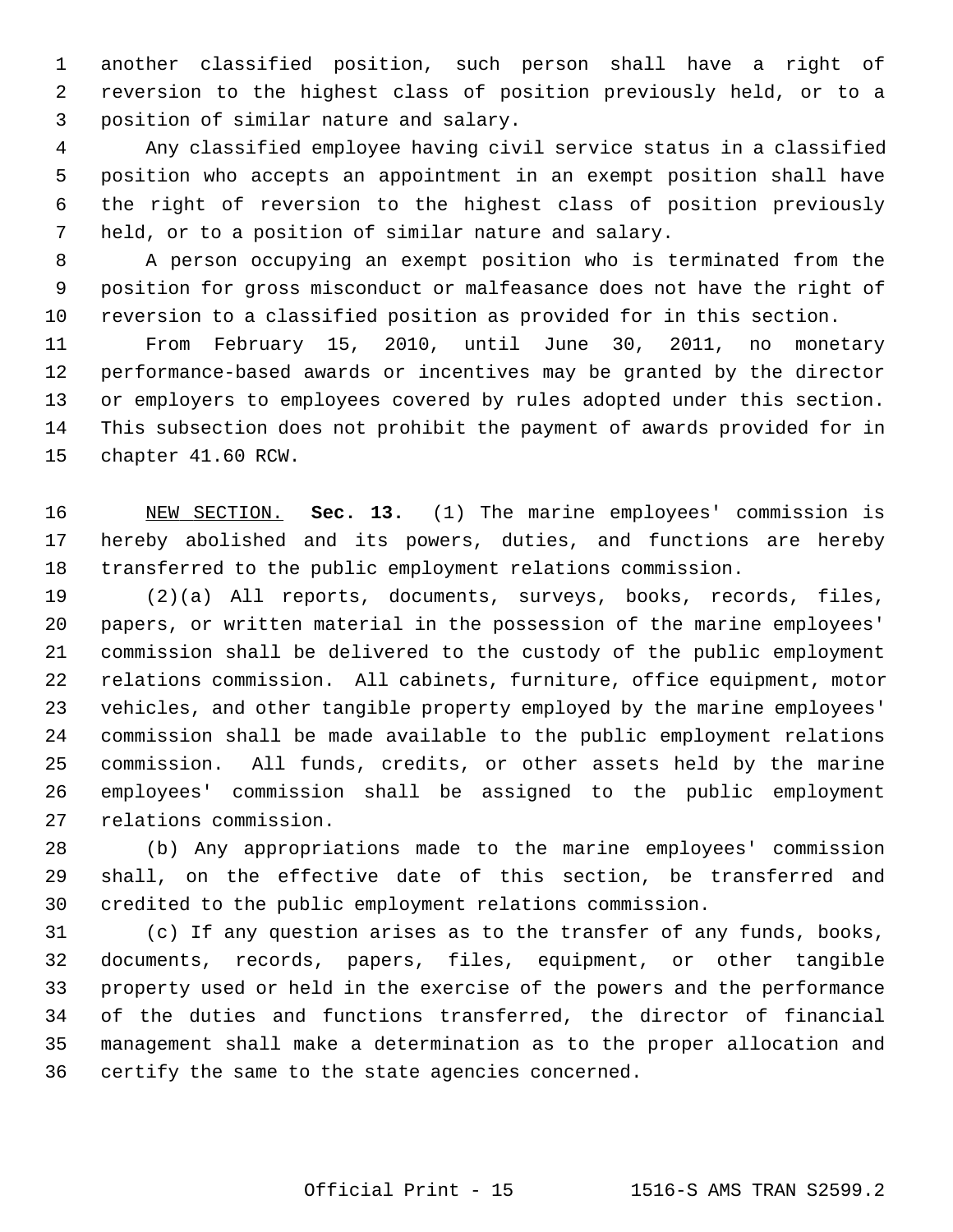1 (3) All rules and all pending business before the marine employees' 2 commission shall be continued and acted upon by the public employment 3 relations commission. All existing contracts and obligations shall 4 remain in full force and shall be performed by the public employment 5 relations commission.

 6 (4) The transfer of the powers, duties, and functions of the marine 7 employees' commission shall not affect the validity of any act 8 performed before the effective date of this section.

 9 (5) If apportionments of budgeted funds are required because of the 10 transfers directed by this section, the director of financial 11 management shall certify the apportionments to the agencies affected, 12 the state auditor, and the state treasurer. Each of these shall make 13 the appropriate transfer and adjustments in funds and appropriation 14 accounts and equipment records in accordance with the certification.

15 NEW SECTION. **Sec. 14.** The joint transportation committee shall 16 conduct a study of the management structure at the Washington state 17 ferries. The study results must make recommendations on changes to the 18 organizational structure that will result in more efficient operations 19 and a more balanced management organization structure scaled to the 20 workforce. The study results must be presented to the transportation 21 committees of the legislature by September 30, 2011.

22 NEW SECTION. **Sec. 15.** The following acts or parts of acts are 23 each repealed:

24 (1) RCW 47.64.080 (Employee seniority rights) and 1984 c 7 s 341 & 25 1961 c 13 s 47.64.080; and

26 (2) RCW 47.64.280 (Marine employees' commission) and 2010 c 283 s 27 14, 2006 c 164 s 18, 1984 c 287 s 95, & 1983 c 15 s 19.

28 NEW SECTION. **Sec. 16.** This act is necessary for the immediate 29 preservation of the public peace, health, or safety, or support of the 30 state government and its existing public institutions, and takes effect 31 immediately."